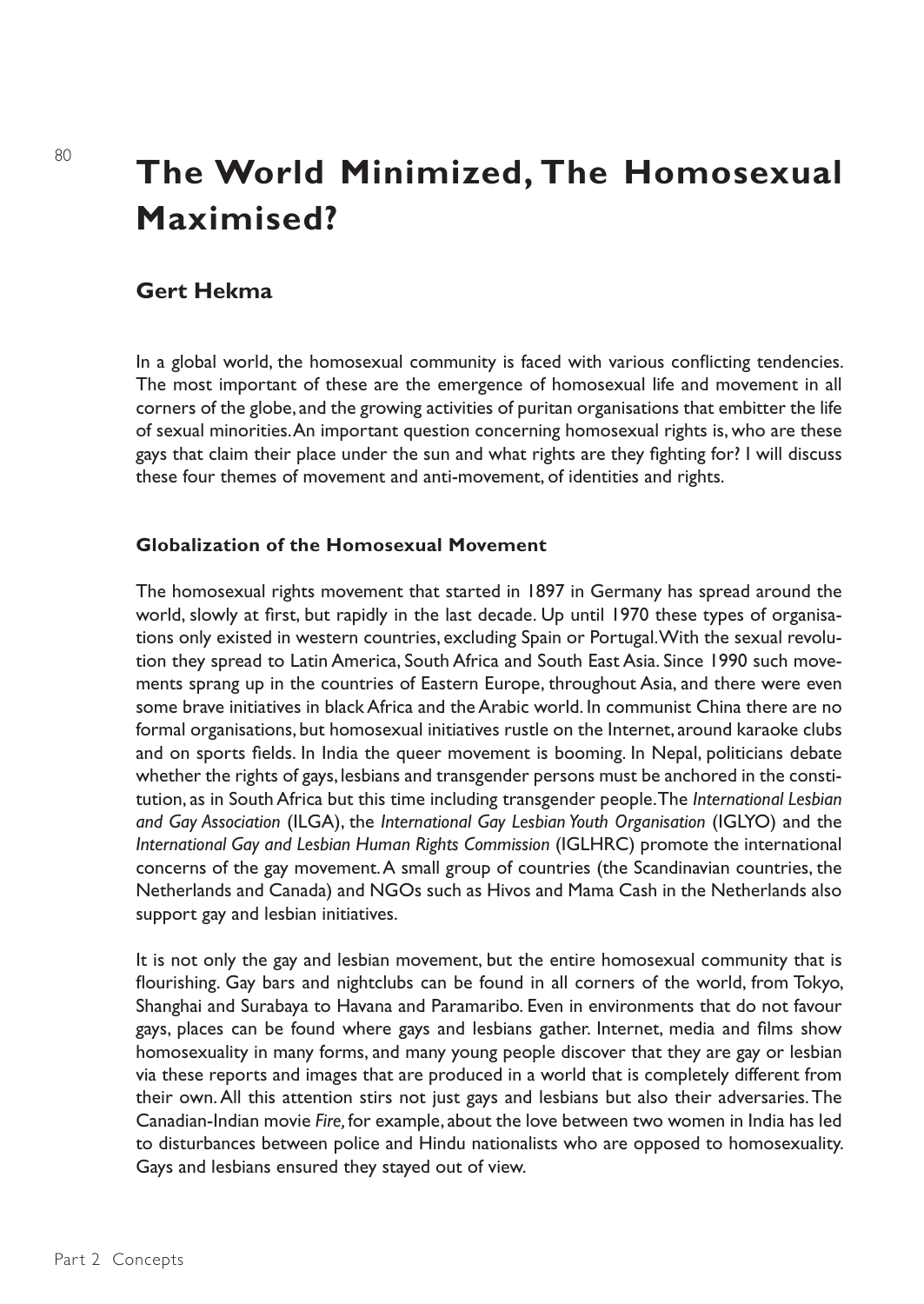#### **Counter Forces**

Opposing the gay and lesbian movement is a much more powerful lobby of religious organisations, nationalist parties, states and NGOs, which have adopted positions opposed to sexual human rights. Indeed, there was a powerful bond between former US president, George W. Bush and the 'axis of evil' in the sexual politics area. Christian and islamic politicians are both opposed to sexual rights for gays, lesbians, sex workers, transgender persons, unwed women and children. Bush, Pope Benedict and Bin Laden created a devil's pact against sexual freedoms, even against erotic frankness, where non-governmental and intergovernmental organisations play an equally pernicious role. Some countries, including the US, use development aid for sexual politics, to fight sex education, abortion and the use of condoms. For UN organisations, children's rights mean protection against sex rather than preparation for sex, and you are a child until you are eighteen. As a result of that policy, youths that make choices other than heterosexual ones are left completely out in the cold. Organisations such as ECPAT and Terre des Hommes, which say they want to protect children, focus vigorously on young sex workers, who often make more money with less effort and risk prostituting themselves than they would working on a farm, in a factory or re-stocking shelves in a supermarket. They prefer to denounce gay prostitution and to exaggerate the number of minors who are (gay) sex workers. These organisations, with the UN in the lead, are strongly orientated to women, marriage and family, and so far offer no recognition whatsoever to gender and sexual diversity. On most levels, sexual citizenship (Hekma, 2004) is no match for the religious citizenship. There is no UN treaty that has included gay rights. Sexual freedom is not guaranteed anywhere, while freedom of religion, even if it is used against others, belongs to the mantra of international rights. Taiwanese researcher Josephine Ho (2008) warns against the broad puritan lobby that is supported by some countries, mostly out of opportunism, to avoid difficult sexual questions.

#### **Diversity of Homosexual Forms of Expression**

The third question is what homosexuality is all about. In the West the image people have of gays and lesbians is one of adults that have an almost exclusive preference for their own sex and form a minority. Many people think that that sexual preference is innate; it is nature, according to many gays and lesbians themselves. Persons with such a preference would have no special gender identity. Most heterosexual people feel differently. The most common idea about gay men remains that they are faggots, not real men, while lesbian women are viewed as masculine and sporty. In the past, although many gays and lesbians were eager to find a 'normal' identity, most people accepted the idea that gay men were sissies that did not fancy each other, but fell for real men, machos, soldiers, sailors and construction workers, on stage guaranteed heterosexual, but not off stage. The same was true for lesbians. They were butches who did it with femmes, real women. Sexual desire was all about the existence of differences between man and woman, masculine and feminine, young and old and rich and poor that would attract each other. At that time sex between equals was almost inconceivable. These days the tables have been turned and unequal relations have become taboo.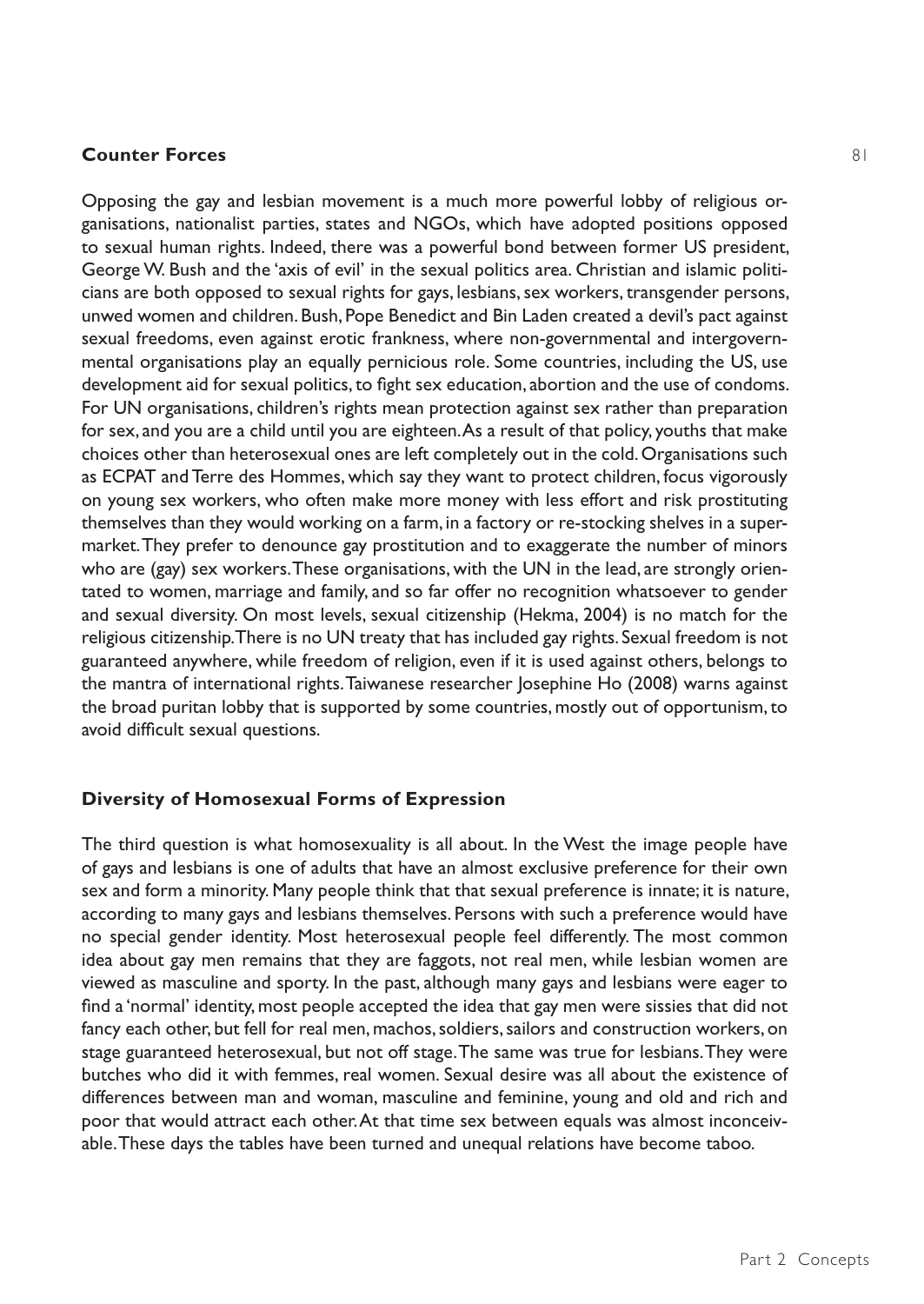82 It is exactly these old-fashioned forms of gay relationships that are still considered standard everywhere in the world; butches with femmes, ladies with gents (see the article regarding the Graeme Reid's thesis in this publication). The faggots of the Arabic and the Turkish world (zemels and ibnes) do it with 'normal' men - who never view themselves as gay but do engage in gay sex. This kind of gay and lesbian love is generally practiced in Asia, the Middle East, Africa and Latin America. Only in the West is the homosexual model of two men, no longer faggots, who have an equal relationship, the norm. This model is gaining ground in other countries, but is still far from common. Many men have same-sex contacts in addition to their heterosexual relations. This can be with transgender persons in prostitution or with other men in parks and other places. This is called MSM (Men who have Sex with Men), a term that implies they do not adopt a homosexual identity.

> Although many homosexual men and (fewer) homosexual women embrace this western model, it is also criticised. In his book, *Desiring Arabs* (2007), Joseph Massad accuses the 'gay-international', such as the International Lesbian and Gay Association (ILGA) and the International Gay and Lesbian Human Rights Commission (IGLHRC), of forcing their model of homosexuality and homosexual experience on the rest of the world, his most important issue being that all men and women that are involved in gay sex will have to ask themselves whether they are homosexual or heterosexual. Most will make a heterosexual choice and, as a result, will abandon homosexual sex, and homosexual liberation will not move forward because gays will be viewed just as negatively as faggots were previously. LGBT persons remain second-class citizens. There is no reason to assume that it is any different in the Arabic world than it is in the West, where nowadays, fewer people actively participate in gay life, but those who do participate more intensively. Exclusive heterosexuality has become the norm, while 'situational' homosexuality is losing favour, particularly amongst youths that are developing their sexual preferences.

> Massad's criticism is important, but there are two questions that are not sufficiently addressed. First, the western gay model is propagated via media, NGOs, church and science and by anti-gays such as Robert Mugabe. The gay-international has limited influence. The emergence of the gay model might not be an unavoidable process, but for now it does set the tone worldwide, in spite of the homosexual movement. Secondly, there is the question of how appealing it is to be a faggot or a sissy in the current political constellation. Women in South Africa are protected by the constitution, but in most countries, faggots, transgender persons and bull dykes are scum who face insults and violence on a daily basis and turn to these themselves at times out of defence. In my opinion Massad glorifies gay life of the past too much. His criticism does raise the question of what conditions are required for universal sexual freedom to flourish. In the West, the space for sexual diversity remains limited, but it is doubtful whether it is much larger in the Middle East. There is a great deal to be negotiated within the current culture of doing it and keeping it a secret. Heterosexuality might not yet be the norm, but the reproductive marriage is. It is a matter of out of the pan and into the fire, and in both cases it leaves little room for undisturbed gay life.

> Few people who display homosexual behaviour identify themselves as homosexual. There are local variations everywhere, such as transgender persons, people who do not view them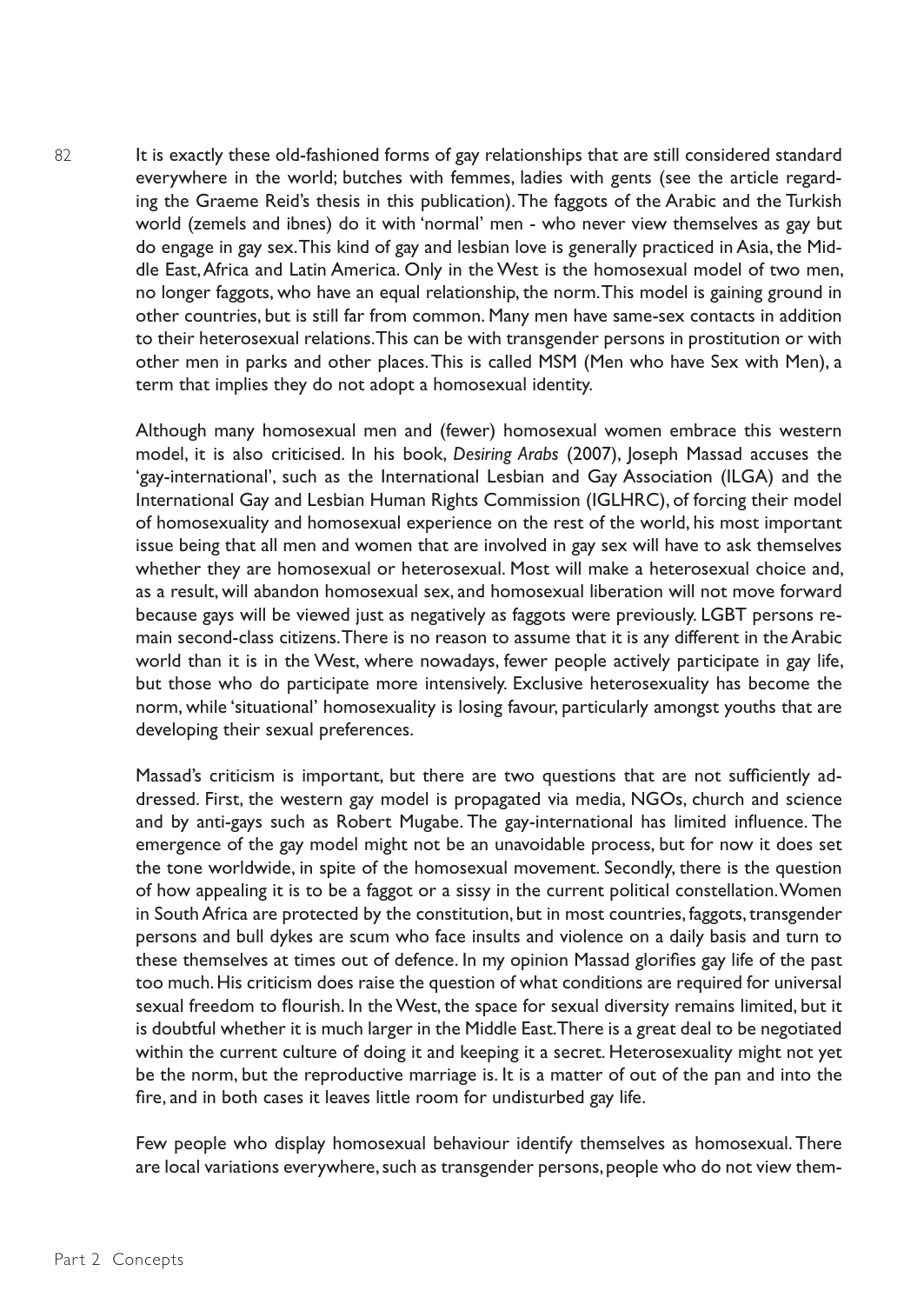selves as typical male or female. On the male side, there are the *Warias* in Indonesia, *Kathoeys*  in Thailand, *Hijras* and *Kotis* in India, *Travestis* in Brazil and dozens of names in American-Indian cultures. In the West we are familiar with drag queens, transvestites and transsexuals. On the female side there are the butches, lady boys, lesbian men and tomboys. The sexual partners of these transgender persons are completely invisible and have no names like the 'hetero' men that have sex with faggots and sissies or the femmes that go out with butches.

Another category are sexual acts engaged in by youths, with each other and with adults, that probably occur just as often as those of adults of the same sex, particularly when observing an age limit of eighteen years old. Such contacts are still common in India and Latin America, and were common in ancient Greece, Japan, China, amongst Melanesians and Moluccans, and in various African tribes. Until recently in Europe, little distinction was drawn between homosexual and paedophile contacts. Celebrities such as Oscar Wilde and André Gide operated more on the paedophile side of today's age limit than the homosexual side. People from this large group will seldom identify themselves as gay or lesbian; the youths because of their age and the adults because of the demonization of 'paedophile' contacts. The gayinternational distances itself vigorously from this group of gay relations. In the early nineties, pressured by the US, the ILGA banned all organisations that pleaded for sexual rights of youths and paedophiles. Instead of fighting for homosexual rights, including those of the youngest participants in gay life and combatting abuse, the ILGA went along with the denial of such rights for youths that often can and want to make their own erotic choices.

There is tremendous variety in the forms in which people have homosexual contacts and define their gender positions. The western gay model might be moving forward in the rest of the world, but for now there are many other ways to experience same-sex sex as well.

#### **Sexual Rights**

The fourth point involves rights for which the homosexual movement pleads. In the US, same-sex marriage and admission to the army are high on the agenda. In Europe, visibility and sex education have become central themes, as has discrimination in the streets, schools, sports, at the work place and with housing. In many countries resistance against legalised discrimination is the most important point. In some, gay sex is still punishable by death. These are islamic countries such as Iran, Yemen, Sudan and Saudi Arabia. In former English colonies including India, Malaysia and Zimbabwe, prison sentences apply. The legal practice differs by country. In some states the law is just a dead letter, but Saudi Arabia and Iran still execute men that have been accused of 'liwat' (what is called sodomy in the West) on a regular basis.

Apart from equal rights, for which the homosexual movement generally fights, there are two more general points that are important to mention with respect to developing countries. First, gays and lesbians generally do not have any private space for sexual expression; no bedrooms, homes, or even bars where they can meet each other unhindered. As a result, gay men in particular use public areas such as parks, urinals, deserted alleys, porches and train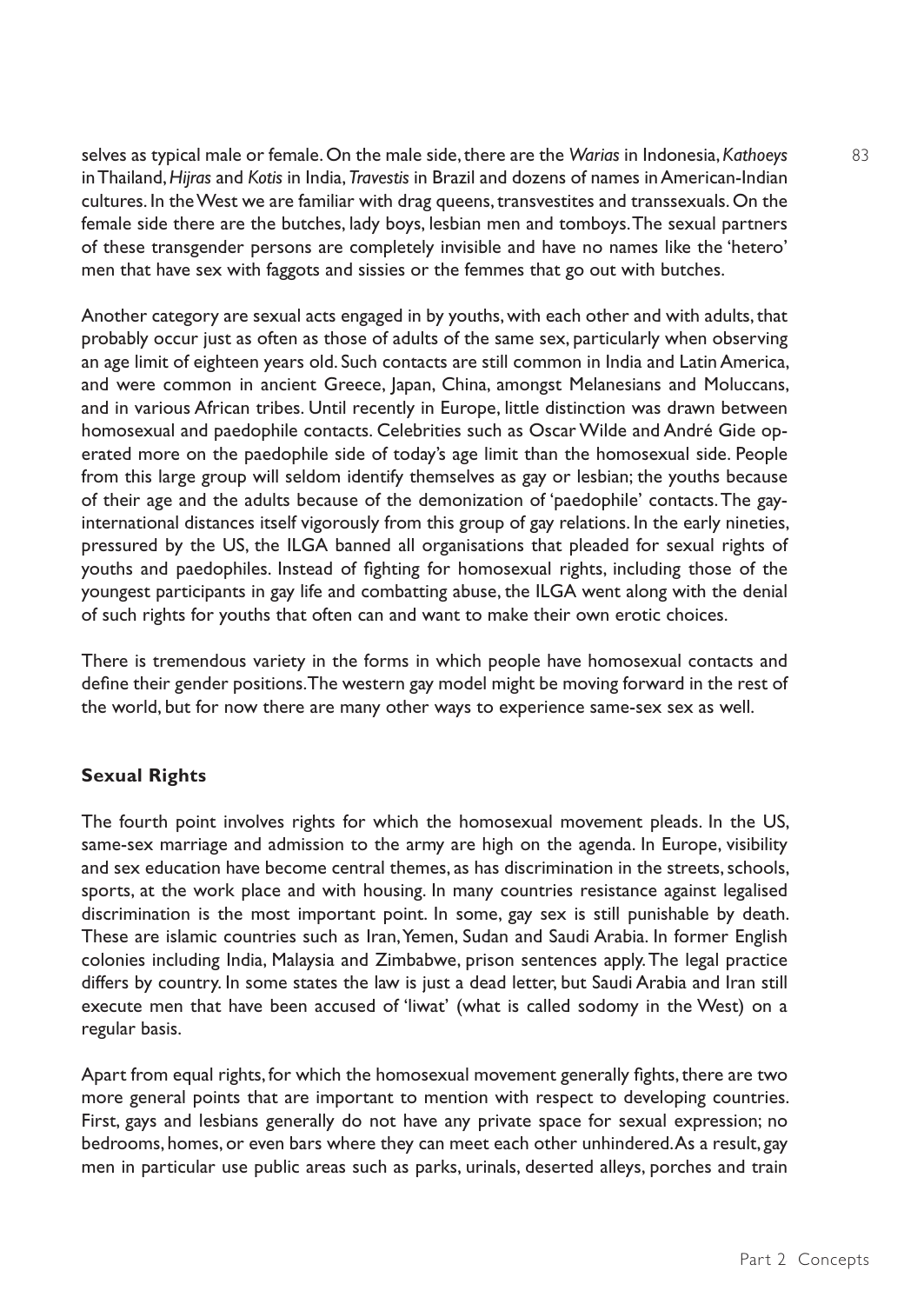wagons for their sexual contacts. Even in the West the gay movement hesitates to fight for the right to public sex. In developing countries it is of bitter necessity because there are no other places. To me it seems an important theme for the international movement, not just for gays but also for sex workers and youths. Transgender persons that used to perform 'women's' work are more often banned from these jobs since women are now allowed to do these public jobs (cleaning, hair and body care, hospitality, entertainment, ritual tasks). As a last resort, they make money from street prostitution.

The second point concerns the sexual rights of youths. In spite of a worldwide movement to keep youths in a state of tutelage with regard to sexuality, youths remain sexually active everywhere, and there is no way to stop it. In the old days this did not always create a problem, or little attention was paid to it. Elsewhere it was strictly forbidden, particularly for girls whose virginity had to be 'protected'. In some cultures, such as India, child marriages were common practice. The prophet Mohammed married Aisja, a six-year-old girl, and when she was nine they started to cohabitate. Homosexual practices were sometimes part of the initiation of boys in the man's world. Papuans thought that a boy could not become a man without taking sperm either orally or anally. With the Sudanese Azande and the Ottomans, adolescents performed all 'women's tasks', including those of a sexual nature, for men during war expeditions. It was no different with the mineworkers in South Africa. In his book *Travesti,* Don Kulick describes how eight-year-old boys hit on men and enjoyed it, ten years younger than the UN allows.

The efforts of the UN, states and NGOs in the area of child protection 'in actuality both reinforces heterosexual monogamy and debunks cultural diversity as inherently confusing and thus harmful for children'. (Ho, 2008, pg. 2) Children are protected by parents or schools and are raised to be reproductive heterosexual and monogamous adults. In such a system there is no place for gays or lesbians or for youths that feel like having (gay) sex. Instead of describing children's rights as protection against sex, it would be better to emphasise their right to sex education and self-determination. The pretence that children are autonomous sexual creatures only from the age of eighteen does not do justice to reality nor to their rights as sexual beings. For non-heterosexual children it means that they are exposed to the force of hetero norms that are not theirs and that can cause them lifelong harm. The same is true for children who do not fit into the typical male-female-image, such as the transgenders and intersexuals, sluts, girls who do not behave in a feminine way and boys who do not behave in a masculine manner.

The battle for the right to public sexual space and for lower age-restrictions on sexual activity among youths is about essential controversial themes. The most serious forms of discrimination with regard to sexuality and gender take place during the period of puberty. When youths do not behave in accordance with hetero-norms, they go through rough times. It is the period of final disciplining that is often accompanied by invectives to ridicule 'deviant' behaviour, and it is often youths who do this to each other. The 'misfits' are scolded by the other students, parents, teachers and other authorities with insults like faggot, sissy, slut or son of a whore, and are forced to keep straight, which they often do not want or cannot. Sometimes it involves violence (honour crimes in extreme cases), often it happens with the

84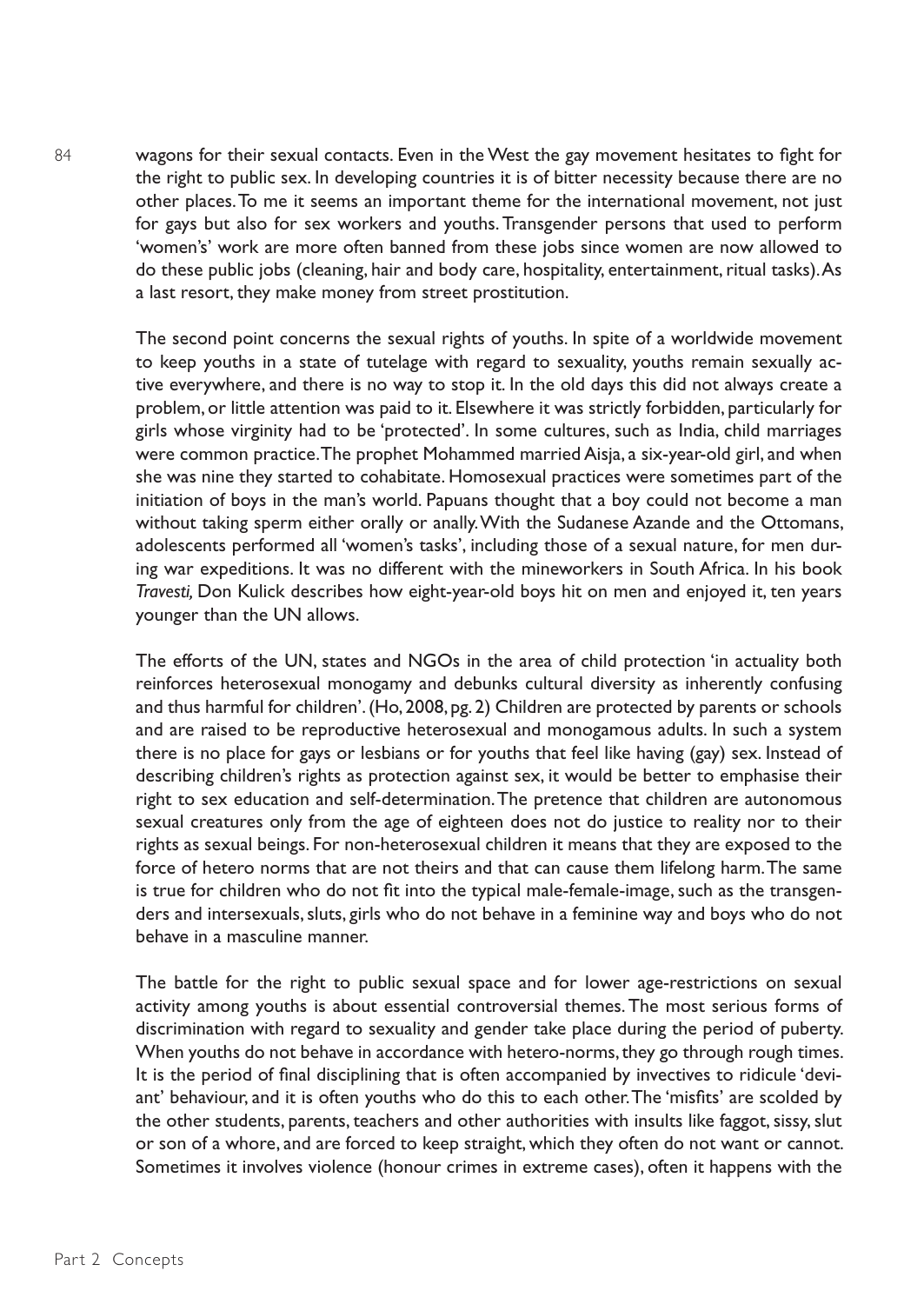necessary force and pressure where an appeal is made to religious and cultural 'traditions', or sometimes 'nature', that grab bag of occasional arguments that are never used against marriage, but always against sexual diversity, which is much more natural than marriage.

### **Conclusion**

For now, the dominance of the western gay and lesbian model only applies in the western world and is controversial even there. There are plenty of men and women still completely in the closet who maintain distance from gay and lesbian worlds and identities. Moreover, there are 'queers' who believe that most people are capable of making a homosexual choice but do not because of hetero norms. Also, the local versions of what it means to be homosexual, lesbian or gay will always remain, failing to conform to the 'global gay' model. There are boundary conflicts between gays and lesbians that are often overlooked, and transgender persons that are almost always overlooked. People who only occasionally move in gay circles certainly cannot count on any recognition.

An important problem of the gay model is that it has led to stagnation and arrogance, and a sense of moral superiority of the West as opposed to the rest of the world. Many gays and lesbians in the West strongly believe in their sexual identity, are convinced that it is better here than it is there, and do not resist the hetero norms because they have become anchored within themselves. The rage that got the gays and lesbians going during the sexual revolution has died down. The western movement has achieved many successes, more in the EU than in the US, but they are relatively weak because the hetero norm has not been dampened; on the contrary, it has been reinforced. The western gay and lesbian movement looks worn down and seems to stagnate in the rigid machinery of institutions. In many countries the homosexual movement has become detached from the problems that gays and lesbians are faced with in daily life. The Dutch COC, for example, is dependent on government funding and hardly represents the interests of local LGBT people any more.

In developing countries these problems take a different shape. On the one hand there is great pressure from various organisations and foreign governments via aid programmes to implement western norms in the areas of gender, sexuality and relationships. In many places a strong belief in a strict gender and sexual dichotomy is drummed into peoples' heads if it did not already exist locally. The duty to 'protect' 'innocent' youths against every form of non-heterosexual contact or sex before marriage constitutes a serious threat to their sexual civil rights. Many countries know marriage coercion that, as a result of western influence, is changed into a hetero-norm that leaves no room for sexual diversity or public forms of sex. Sexual morals become more limited and restricted in a world that prides itself on freedom and diversity. Unfortunately, the anti-sexual movement is much stronger than the pro-sexual movement and it has more support from governments, religious organisations and NGO's.

There is no global movement that defends and promotes sexual civil rights against all puritan institutions, but one can distinguish a little bit of hope here and there. The internet offers extensive opportunities for meeting, activism and acquiring knowledge in the area of homo